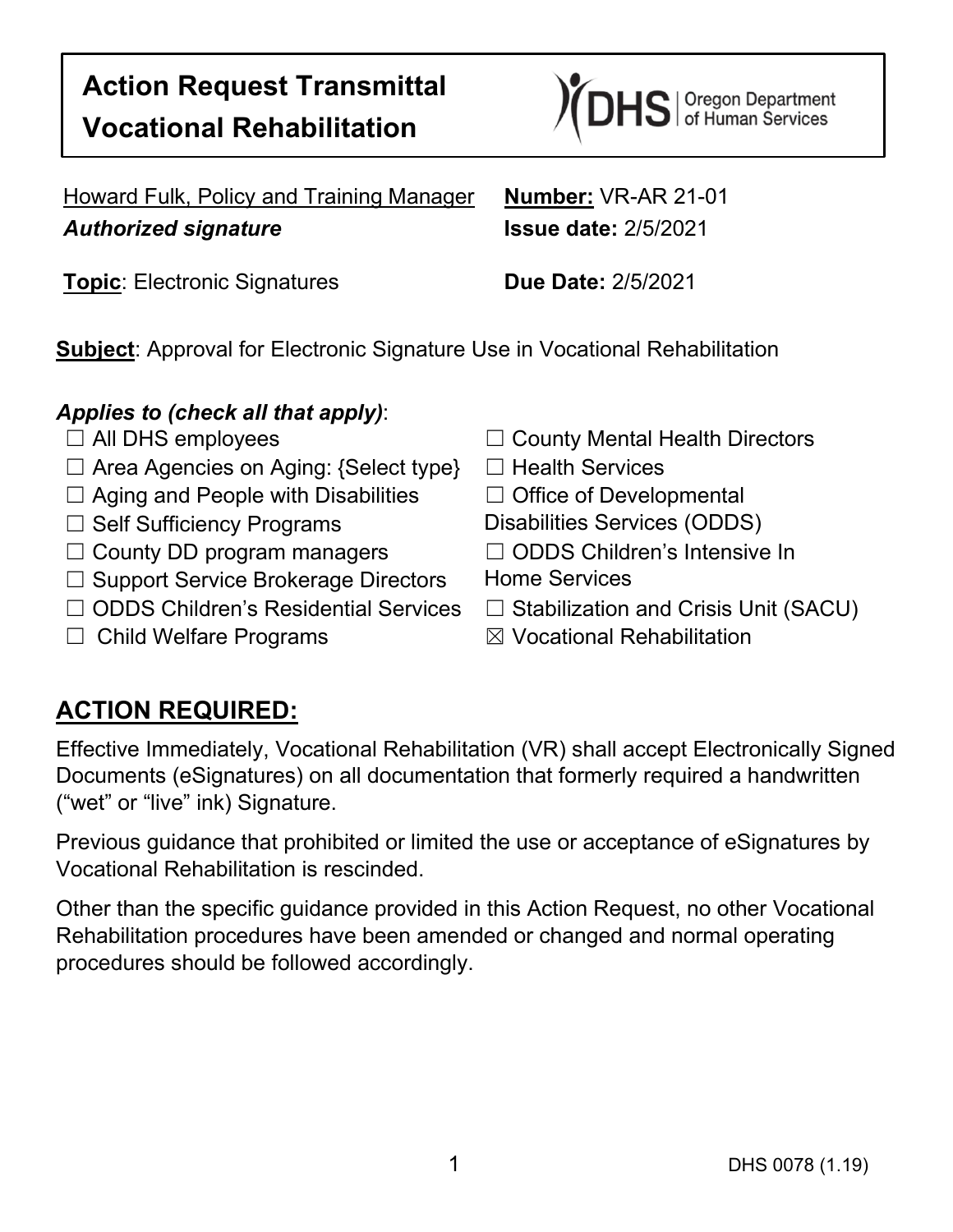## **BACKGROUND:**

Previous guidance had restricted Vocational Rehabilitation from using or accepting electronic signatures. Oregon Administrative Rules permits the acceptance of electronic signatures when properly verified.

[OAR 125-600-005 Guidelines for the Use of Electronic Signatures by State](https://secure.sos.state.or.us/oard/displayDivisionRules.action?selectedDivision=276)  **[Agencies](https://secure.sos.state.or.us/oard/displayDivisionRules.action?selectedDivision=276)** 

This administrative rule permits state agencies to determine what procedures to adopt to determine that electronic signatures are authentic

## **POLICY:**

See VR-PT 21-01 Electronic Signatures.

#### **PROCEDURES:**

#### **Webform for intake is preferred**

The preferred method for Vocational Rehabilitation Counselors (VRCs) to complete the virtual intake process remains the Adobe Experience Manager (AEM) package developed in conjunction with ODHS Publications. If additional intake documentation is required, other forms of electronic signatures as approved in this transmittal may be incorporated as necessary.

• If the virtual intake process is unable be completed using the preferred AEM process, it is permitted to complete these documents using an electronic signature.

#### **Using E-Signature Process**

*Electronically signed documents will only be accepted when VR is able to verify that the document has been signed by the individual claiming to have signed the document*

- VR Staff may verbally confirm with the sender that they are the one signing the document once it has been received.
	- o If a VRC accepts electronically signed documents from a client, after verifying that the client signed the document, this verification must be documented as a case note in the client's ORCA file.
- Electronically signed documents shared with VR via email may only be accepted when sent as an attachment to an email via the ODHS secure email process by using #secure# in the email subject line.
- Electronically signed documents received from email addresses that have been previously confirmed to be from the sender will not require additional verification.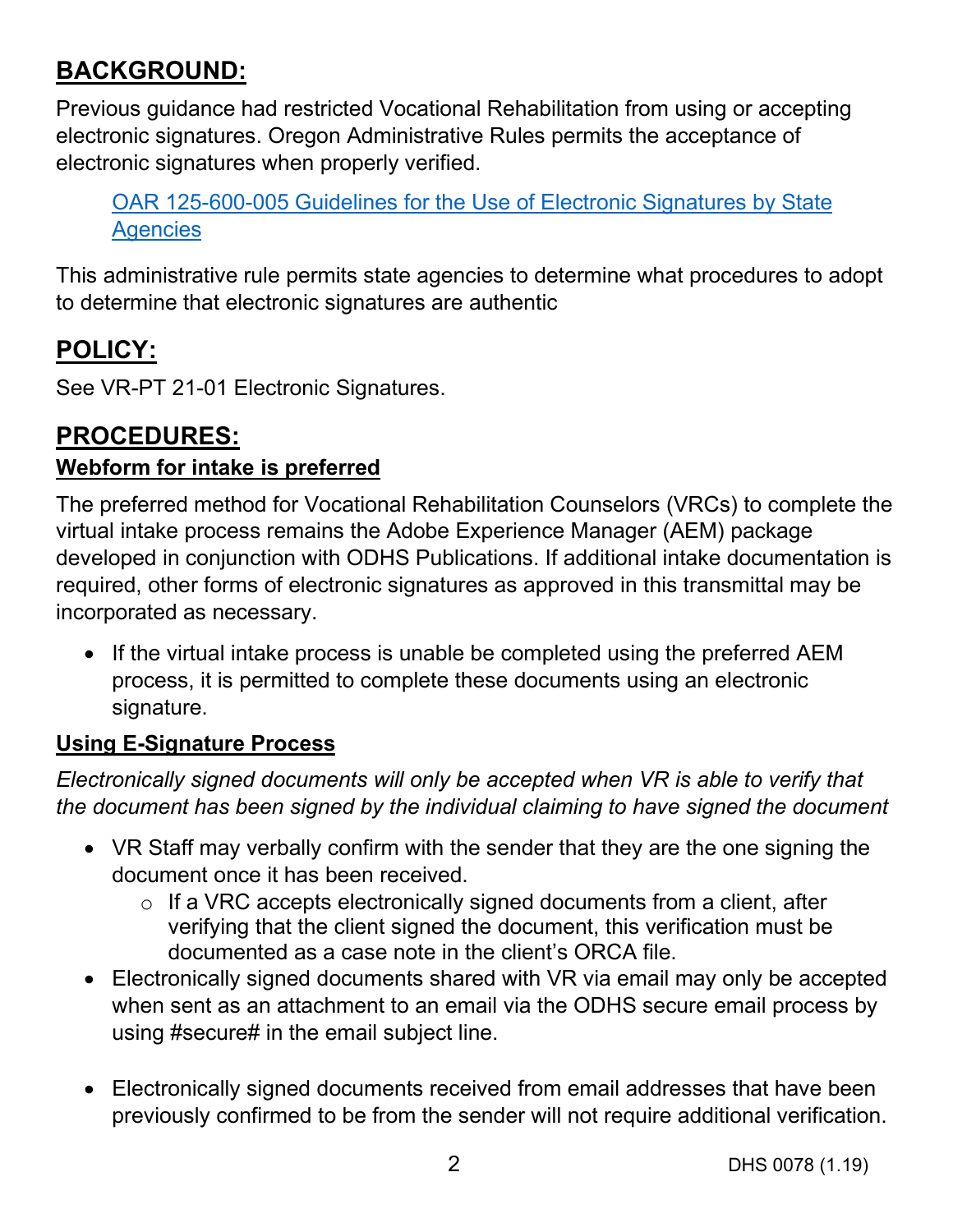- o Example: A client submits a copy of their photo ID from their email address. Later the client sends electronically signed documents from the same email address. The electronically signed documents are acceptable.
- Electronically signed documents submitted from partner agencies, medical providers, vendors or others using an official state or business email address previously confirmed as legitimate will be acceptable.
	- o Example: Documents received from CDDP/Brokerages sent directly from a Service Coordinator's or Personal Agent's official work email address are acceptable.
- Many electronically signed .pdf files may be verified by reviewing the document's "signature properties" found by clicking on the Preferences, Categories, Signatures, Verification tabs.
- Electronically signed documents may be completed using:
	- o Any commercial, secure program or application designed for electronic signature creation (e.g. DocuSign, Adobe Sign, AwareSign, etc.) or,
	- $\circ$  Signed by the individual using the mouse draw function, or,
	- o Providing a documented signed using a pre-selected signature style, or,
	- o Verbal confirmation. Assure this type of signature is documented in a case note.
- Electronically signed documents must be retained and maintained under the same provisions required for other documents of the same classification or type.
- When electronically signed documents are accepted from a client, the electronic signature is then verified. The verification process must be documented as a case note in the client's ORCA file.

## **DEFINITION:**

"**Electronic Signature**" means an electronic sound, symbol or process attached to or logically associated with a record and executed or adopted by a person with the intent to sign the record [\(ORS 84.004](https://www.oregonlaws.org/ors/84.004) (8)).

Additionally, ORS 84.019 Legal recognition of electronic records, electronic signatures and electronic contracts**.**

(1) A record or signature may not be denied legal effect or enforceability solely because it is in electronic form.

(2) A contract may not be denied legal effect or enforceability solely because an electronic record was used in its formation.

(3) If a law requires a record to be in writing, an electronic record satisfies the law.